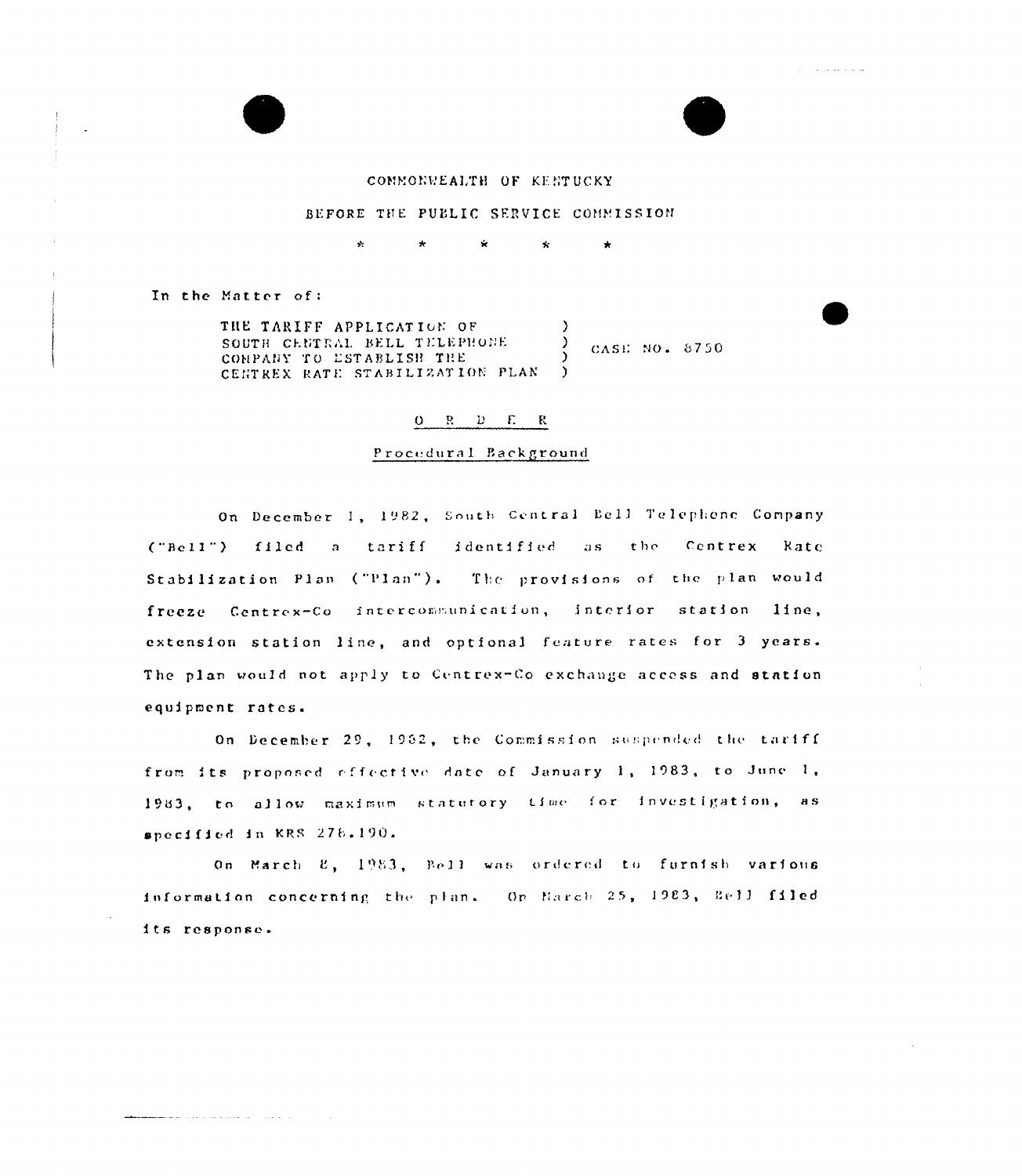

The Commission, having considered the evidence of record and being advised, is of the opinion and finds that:

1. All information pertinent to the case has been filed.

2. The Commission has not received <sup>a</sup> petiticn or public comment opposing the plan, and Bell has not filed a motion for a public hearing in the case. Therefore, a hearing is not in the public interest aad should aot be scheduled.

3. Centrex-Co is the object of intense competition from vendors of customer-provided equipment. To the extent that Centrex-Co service is replaced by customer-provided. equipment, the general customer body may bear the burden of supporting unused central office investment through higher rates in other areas of service, at least until such time as the investment can be reused ia alteraative forms of service. The plan would allow Bell the opportunity to compete more effectively with vendors of customer-provided equipment by offering an incentive to existing customers to retain Centrex-Co service.

4. The plan should be approved. However, Bell should be required to prove in any general rate case during the life of the plan that Ceatrex-Co rates are compensatory and contribute a rate of return consistent with its authorized rate of return. If Bell is unable to satisfy this burden of proof, any revenue deficiency resulting from the plan should not be considered ia determining revenue requirements.

 $-2-$